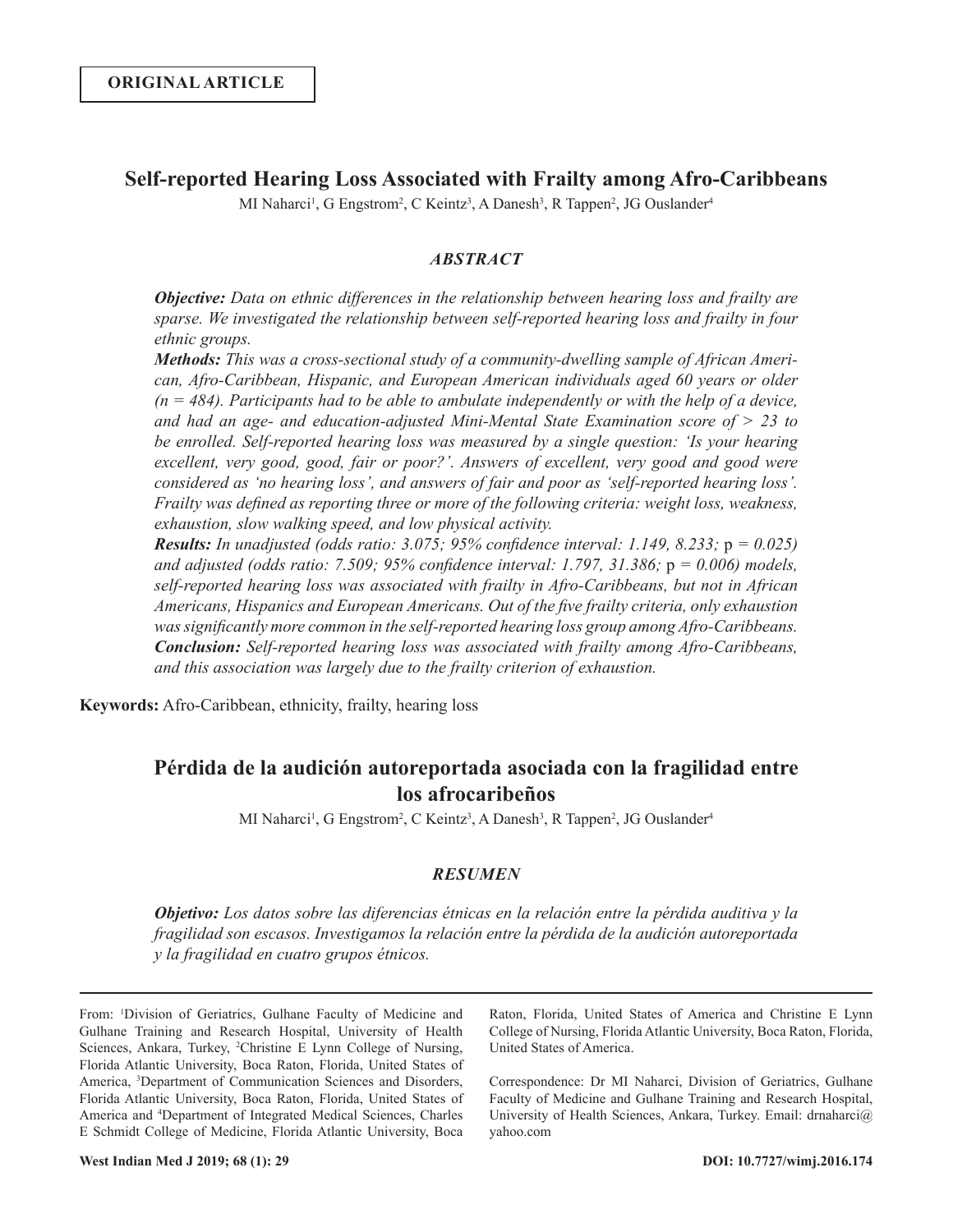*Métodos: Se trató de un estudio transversal de una muestra de una comunidad de residentes afroamericanos, afrocaribeños, hispanos y euroamericanos de 60 años o más (n = 484). Para ser seleccionados, los participantes tenían que ser capaces de deambular independientemente o con la ayuda de un dispositivo, y tener una puntuación de >23 en el Mini Examen del Estado Mental ajustado a la edad y al nivel educacional. La pérdida de audición autoreportada fue medida con una sola pregunta: '¿Es tu audición excelente, muy buena, buena, satisfactoria, o pobre?'. Las respuestas de 'excelente', 'muy buena', y 'buena', se consideraron como 'sin pérdida de la audición', y las respuestas de 'satisfactoria' y 'pobre' como 'pérdida de la audición autoreportada'. La fragilidad se definió a partir de reportar tres o más de los siguientes criterios: pérdida de peso, debilidad, agotamiento, velocidad de marcha lenta, y baja actividad física.*

*Resultados: En los modelos no ajustados (odds ratio: 3.075; 95% intervalo de confianza: 1.149, 8.233;* p *= 0.025) y ajustados (odds ratio: 7.509; 95% intervalo de confianza: 1.797, 31.386;* p *= 0.006), la pérdida de audición autoreportada se asoció con la fragilidad en los afrocaribeños, pero no en los afroamericanos, hispanos y euroamericanos. De los cinco criterios de fragilidad, sólo el agotamiento fue significativamente más común en el grupo de pérdida de la audición autoreportada entre afrocaribeños.* 

*Conclusión: La pérdida de audición autoreportada estuvo asociada con la fragilidad entre afrocaribeños, y esta asociación se debió en gran parte al criterio de agotamiento como aspecto de la fragilidad.*

**Palabras clave:** Afrocaribeño, etnicidad, fragilidad, pérdida de la audición

#### **West Indian Med J 2019; 68 (1): 30**

## **INTRODUCTION**

Age-related hearing loss has been associated with lower quality of life, depression, social stress and isolation, functional impairment, fall risk, late-life cognitive decline, dementia, hospitalization and mortality (1–3). The estimated prevalence rates of hearing loss are approximately 20–40% in older adults aged over 65 years (2–4). Age-related hearing loss is caused by functional loss of sensory and neuronal elements of the inner ear and the auditory nerve, in which there is a loss of hair cells and cochlear nerve cells and degeneration in the central auditory pathways (4, 5).

Frailty, defined as an age-related decrease in physiological reserve and increased sensitivity of neuromuscular, metabolic and immune systems to environmental factors, has become a topic of increasing interest in recent years (6). An estimated 10.7% of community-dwelling older adults suffered from frailty based on a systematic review of 21 cohorts (7).

There are possible links between hearing loss and frailty, particularly in neuropathological aetiology and the causal interactions (8). A few studies have reported that hearing impairment is associated with an increased risk of frailty in older adults (8–10). Furthermore, slower gait speed and low physical activity, which are characteristics of frailty, have been found to be predictors of hearing loss in older adults (11, 12).

It is not clear whether the relationship between selfreported hearing loss and frailty varies across ethnic groups. Identification of high-risk populations for both conditions is important in order to focus on preventive measures in specific populations. Using baseline data from the Healthy Aging Research Initiative (HARI), we investigated the relationship between self-reported hearing loss and frailty in a diverse community-based population. We hypothesized that hearing loss would be associated with frailty in each ethnic group.

## **SUBJECTS AND METHODS**

#### **Participants and study protocol**

The HARI study was part of a multidisciplinary, multiethnic study conducted in South Florida, United States of America (USA). The overall study design involved data collection from four different ethnic groups: African American, Afro-Caribbean, Hispanic, and European American. Inclusion criteria were: age 60 years or older, an age- and education-adjusted score of 23 or higher on the Mini-Mental State Examination (13, 14), and ability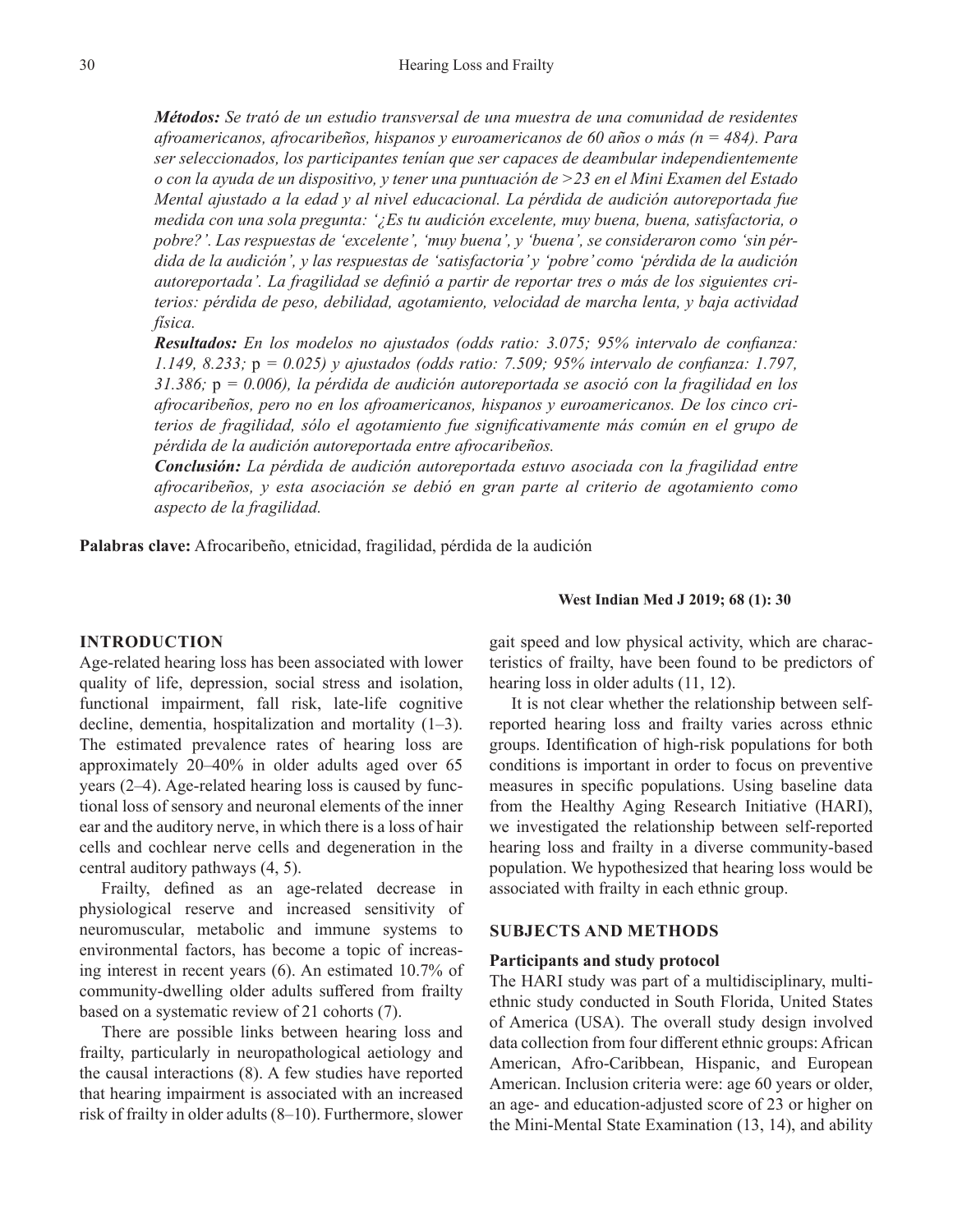to ambulate independently or with the help of a device. The Institutional Review Board at Florida Atlantic University, USA, approved the study protocol, and eligible participants provided written informed consent.

#### **Hearing assessment**

Hearing status was measured by a single self-reported question: 'Is your hearing excellent, very good, good, fair or poor?'. The answers were dichotomized by specifying answers of excellent, very good and good as 'no hearing loss' and answers of fair and poor as 'self-reported hearing loss'. Since many people have difficulty admitting hearing loss, it was assumed that those with significant hearing loss (*ie* more than 40 dB HL) would respond at fair and poor categories (15).

## **Frailty definition**

Frailty was defined and measured based on modified criteria used by Fried *et al* (6). Participants with three or more of the following criteria were considered frail; those with two or fewer criteria were considered not frail:

- Weight loss: participants who reported unintentional loss of 10 or more pounds in the last six months.
- Weakness: grip strength was measured using dynamometers on the dominant hand. The average of two attempts was used, and the cut-offs were stratified by gender and body mass index (BMI) quartiles. The lowest quartile in each gender group was considered weak for the frailty criteria.
- Exhaustion: exhaustion was measured using two questions on the 20-item CES-D Depression Scale (16). Participants were asked if and how often during the last week: 'I felt that everything I did was an effort' and 'I could not get going', and were classified as positive for exhaustion if they answered either of the two questions occasionally, a moderate amount of time (three to four days) or most or all of the time (five to seven days).
- Walking speed: participants were asked to walk without assistance for 25 feet, and the time was measured for the intermediate 15 feet. Cut-offs stratified by gender and height were used, and slow walking speed was defined according to Fried *et al*'s criteria (6).
- Physical activity: participants were asked how often they engaged in vigorous, moderate and mild activities (17), and were classified as having low physical activity if they answered 'hardly ever or never' or 'one to three times a month' to all three

of the following questions: 'How often do you take part in sports or activities that are vigorous such as running or jogging, swimming, cycling, aerobics, or gym workout, tennis, or digging with a spade or shovel?', 'How often do you take part in sports or activities that are moderately energetic such as gardening, cleaning the car, walking at a moderate pace, dancing, floor or stretching exercises?' and 'How often do you take part in sports or activities that are mildly energetic, such as vacuuming, laundry, home repairs?'.

## **Covariates**

Data on demographic factors and clinical history were collected from interviews. Selected variables that might be associated with the risk of frailty and/or hearing loss were included in the analyses. Demographic factors included were ethnicity, age and gender. Participants were considered to have a smoking history if they answered 'yes' to 'Have you ever smoked?'. Participants were asked how often they had a drink containing alcohol and were classified as a 'regular alcohol drinker' if they answered 'more than two times a week'. Variables related to clinical history were hypertension and diabetes mellitus. In order to identify these conditions, participants were asked whether a physician or another healthcare provider told them that they had hypertension and diabetes mellitus. Body mass index was calculated as measured weight in kilograms/height in metre squared of the participants.

#### **Statistical analysis**

The data were analysed using SPSS Statistics for Windows (2013, Version 22.0. Armonk, New York, USA: IBM Corp) statistical program. The Kolmogorov-Smirnov test was used to evaluate normal distribution for continuous variables, and Pearson's  $\chi^2$  tests and Mann Whitney-U tests were used for comparisons between included and excluded participants. Pearson's  $\chi^2$  tests and Kruskal Wallis tests were used for comparisons among ethnic groups (Table 1). Hearing status was compared between frail and not-frail groups with Pearson's  $\chi^2$  tests. Associations between self-reported hearing loss and frailty were evaluated by calculating odds ratios in univariate analyses and in multivariate analyses which included covariates of age, gender, BMI, smoking history, regular alcohol drinker, hypertension, and diabetes mellitus (Table 2, model 1 and model 2). Model 2 was obtained using likelihood ratio backward method. Characteristics of frailty in Afro-Caribbeans were compared between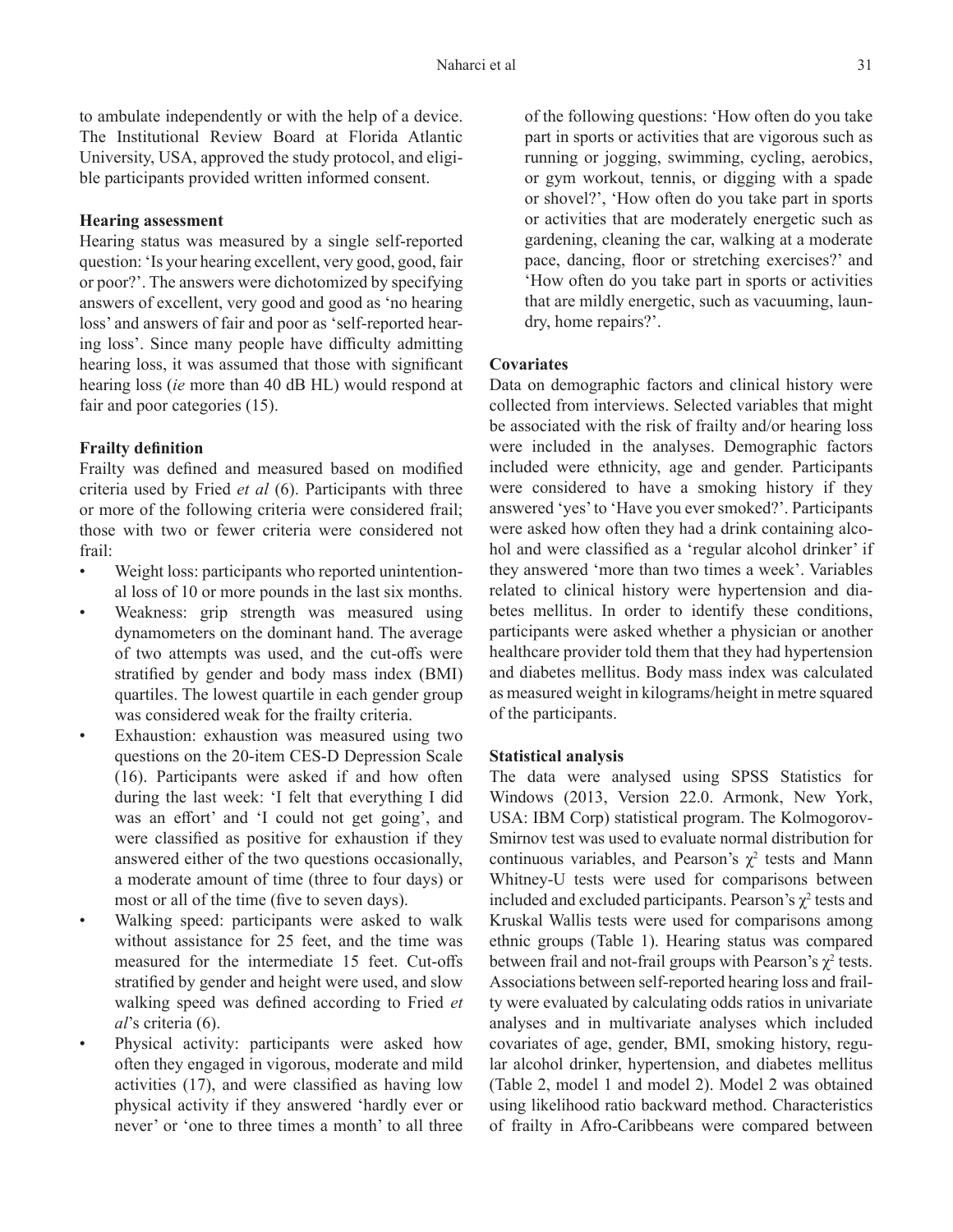| <b>Total</b><br>$(n = 484)$ |                | African American<br>$(n = 97)$ | Afro-Caribbean<br>$(n = 122)$ | <b>Hispanic</b><br>$(n = 103)$ | <b>European American</b><br>$(n = 162)$ |  |
|-----------------------------|----------------|--------------------------------|-------------------------------|--------------------------------|-----------------------------------------|--|
| Age (years)                 | $74.5 \pm 8.4$ | $72.3 \pm 7.7$                 | $73.4 \pm 7.5$                | $72.8 \pm 7.5$                 | $77.8 \pm 9.1$                          |  |
| Female                      | 348 (71.9)     | 79 (81.4)                      | 92 (75.4)                     | 82 (79.6)                      | 95(58.6)                                |  |
| Body mass index $(kg/m2)$   | $29.2 \pm 6.1$ | $33.1 \pm 7.5$                 | $29.7 \pm 5.8$                | $27.5 \pm 4.3$                 | $27.6 \pm 5.2$                          |  |
| Smoking history             | 219(45.3)      | 50(51.5)                       | 38(31.1)                      | 36(35.0)                       | 95 (58.6)                               |  |
| Regular alcohol drinker     | 47(9.7)        | 3(3.1)                         | 5(4.1)                        | 8(7.8)                         | 31(19.1)                                |  |
| Hypertension                | 339 (70.9)     | 78 (83.0)                      | 96(79.3)                      | 71 (68.9)                      | 94 (58.8)                               |  |
| Diabetes mellitus           | 168(36.0)      | 44 (47.3)                      | 61(52.6)                      | 37(36.3)                       | 26(16.7)                                |  |
| Frailty status              |                |                                |                               |                                |                                         |  |
| Frail                       | 79 (16.3)      | 21(21.6)                       | 25(20.5)                      | 21(20.4)                       | 12(7.4)                                 |  |
| Not frail                   | 405(83.7)      | 76 (78.4)                      | 97 (79.7)                     | 82 (79.6)                      | 150(92.6)                               |  |
| Hearing status              |                |                                |                               |                                |                                         |  |
| Self-reported hearing loss  | 124(25.6)      | 21(21.6)                       | 25(20.5)                      | 25(24.3)                       | 53 (32.7)                               |  |
| No hearing loss             | 360(74.4)      | 76 (78.4)                      | 97 (79.5)                     | 78 (75.7)                      | 109(67.3)                               |  |

Table 1: Descriptive characteristics of participants, overall and by ethnicity

Values shown are mean  $\pm$  standard deviation or number (percentage).

Table 2: Association between self-reported hearing loss and frailty, overall and by ethnicity

|                            | Overall<br>$(n = 484)$                                |       | <b>African American</b><br>$(n = 97)$ |       | Afro-Caribbean<br>$(n = 122)$ |                  | <b>Hispanic</b><br>$(n = 103)$ |                  | <b>European American</b><br>$(n = 162)$ |                  |
|----------------------------|-------------------------------------------------------|-------|---------------------------------------|-------|-------------------------------|------------------|--------------------------------|------------------|-----------------------------------------|------------------|
|                            | Odds ratio (OR)<br>(95% confidence<br>interval $(CI)$ | p     | <b>OR (95% CI)</b>                    | D     | <b>OR (95% CI)</b>            | $\boldsymbol{p}$ | <b>OR (95% CI)</b>             | $\boldsymbol{p}$ | <b>OR (95% CI)</b>                      | $\boldsymbol{p}$ |
| Self-reported hearing loss |                                                       |       |                                       |       |                               |                  |                                |                  |                                         |                  |
| Model 1                    | 1.937<br>(1.159, 3.238)                               | 0.012 | 2.214<br>(0.754, 6.500)               | 0.148 | 3.075<br>(1.149, 8.233)       | 0.025            | 1.778<br>(0.624, 5.066)        | 0.282            | 2.191<br>(0.671, 7.153)                 | 0.194            |
| Model 2                    | 3.064<br>(1.422, 6.604)                               | 0.004 | 1.378<br>(0.195, 9.745)               | 0.748 | 7.509<br>(1.797, 31.386)      | 0.006            | 2.690<br>(0.541, 13.380)       | 0.227            | 8.707<br>(0.976, 77.700)                | 0.058            |

Model 1: unadjusted.

Model 2: adjusted for age, gender, body mass index, smoking history, regular alcohol drinker, hypertension, and diabetes mellitus.

self-reported hearing loss and the no-hearing-loss groups with Pearson's  $\chi^2$  tests. Differences were considered to be significant when  $p < 0.05$ .

## **RESULTS**

Of the 694 participants who were enrolled in the HARI study, 484 (69.7%) provided complete data on the relevant questions and were included in the analyses.

Descriptive characteristics of participants (overall and by ethnicity) are shown in Table 1. The majority of participants were European American (33.5%), followed by Afro-Caribbean (25.2%), Hispanic (21.3%) and African American (20.0%). The European American participants were older and more likely to be male than the African American, Afro-Caribbean and Hispanic participants (*p* < 0.0001, comparisons of age and gender among the four groups). Smoking history and regular alcohol drinker were more prevalent among European Americans than other ethnic groups  $(p \leq 0.0001$ , comparisons of smoking and alcohol

status among the four groups). Afro-Caribbeans had higher BMIs, more hypertension and diabetes mellitus than other ethnic groups ( $p < 0.0001$ , comparisons of BMI, hypertension and diabetes mellitus among the four groups).

European Americans had the greatest prevalence of self-reported hearing loss (32.7%), followed by Hispanics (24.3%), African Americans (21.6%) and Afro-Caribbeans (20.5%) ( $p = 0.076$ ). European Americans had the lowest prevalence rate of frailty (7.4%), whereas African Americans (21.6%), Afro-Caribbeans (20.5%) and Hispanics (20.4%) had similar and higher prevalence rates ( $p = 0.003$ ).

Self-reported hearing loss was more frequent in the frail group (36.0%) compared with the not-frail group (16.5%) in Afro-Caribbeans ( $p = 0.031$ ). Self-reported hearing status did not differ by frailty status in other ethnic groups.

We evaluated whether self-reported hearing loss was associated with frailty in the whole group, then by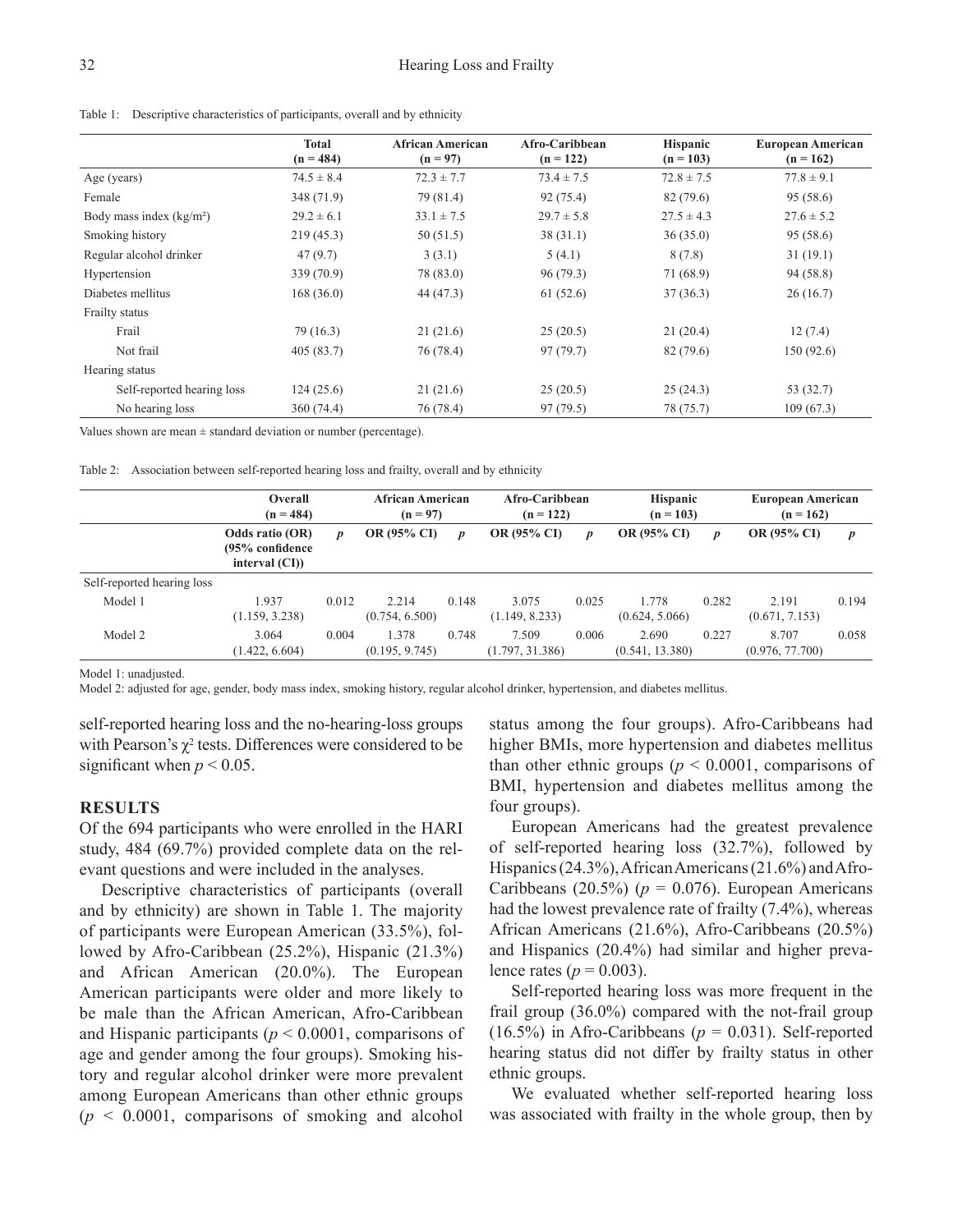ethnicity (Table 2). In the whole group, self-reported hearing loss was associated with frailty in the unadjusted model  $(p = 0.012)$  and in the model adjusted for age, gender, BMI, smoking history, regular alcohol drinker, hypertension and diabetes mellitus ( $p = 0.004$ ). When stratified by ethnicity, self-reported hearing loss was associated with a three-fold greater odds of frailty only among Afro-Caribbeans in unadjusted models (*p* = 0.025). This association remained significant among Afro-Caribbeans in adjusted models ( $p = 0.006$ ).

Exhaustion was more frequent in the self-reported hearing loss group (40.0%) when compared with the no-hearing-loss group (15.1%) among Afro-Caribbeans  $(p = 0.006)$ . Weight loss, weakness, slow gait speed and low physical activity did not differ by hearing status in this group.

## **DISCUSSION**

This is the first study that investigates the relationship between self-reported hearing loss and frailty in four ethnic groups. In the multi-ethnic sample studied, selfreported hearing loss was significantly more common among those who met criteria for frailty compared to the not-frail in Afro-Caribbeans. This association remained significant in Afro-Caribbeans after adjustment. There was no difference in the African Americans, Hispanics and European Americans. Among the characteristics of frailty, only exhaustion was found to be related with self-reported hearing loss in Afro-Caribbeans.

The prevalence of self-reported hearing loss in those meeting criteria for frailty was higher than in the notfrail among all ethnic groups, but significant differences in rates of self-reported hearing loss by frailty status were observed only among Afro-Caribbeans. This is an original finding, suggesting that the relationship between hearing status and frailty may be influenced by ethnicity.

It is interesting to note that the rate of exhaustion was significantly higher in the self-reported hearing loss group than in the no-hearing-loss group among Afro-Caribbeans. This finding suggests that exhaustion as a characteristic of the frailty syndrome may mediate the association between hearing loss and frailty in older adults. Possible mechanisms by which hearing loss causes exhaustion (a state of extreme physical or mental tiredness) in older adults include depression, social isolation and loneliness, poor communication and low socio-economic status (18–21). The inter-relationship between exhaustion and hearing has not been studied previously, and it remains to be confirmed by future studies.

There are several potential explanations for the observed association between self-reported hearing loss and frailty: (a) the co-existence of cochlear and vestibular sense organ impairment could lead to balance and mobility challenges (22); (b) the shared atherosclerosis mediated by chronic inflammation (8); (c) the effect of frailty on increasing self-perception of hearing impairment (8); and (d) the deleterious effect of hearing impairment on frailty *via* declining cognition, social isolation, and poor awareness of the auditory environment (23).

There are several limitations of the present study. Firstly, like other cross-sectional studies, we can identify associations but cannot infer causality. Secondly, although we recruited a large and diverse group of participants, it was a sample in one geographic location. Thus, our findings cannot be readily generalized to other populations in other areas of the country. Thirdly, assessment of hearing loss was based on self-report information. Although standard pure-tone audiometry is accepted as the gold standard test for hearing loss evaluation, selfreported hearing loss has been previously shown to be a useful measure (24, 25).

Effective therapeutic options are limited for the frailty syndrome, but appropriate management for hearing loss may be helpful to restore both hearing and functional disability (23). It could be hypothesized that the identification of hearing loss and interventions to improve hearing will help mitigate or prevent frailty in older adults at risk.

#### **CONCLUSION**

In summary, this study provided evidence for the association between self-reported hearing loss and frailty (and in particular, the exhaustion criteria for frailty) in Afro-Caribbeans. Further studies to validate these ethnic-related associations and better understanding of the relationship among the potential underlying factors are needed to develop interventions that reduce both hearing loss and frailty.

#### **ACKNOWLEDGEMENTS**

This study was supported by HARI, Florida Atlantic University, USA, and a grant (2012-283) from The Retirement Research Foundation, USA.

#### **REFERENCES**

1. Yueh B, Shapiro N, MacLean CH, Shekelle PG. Screening and management of adult hearing loss in primary care: scientific review. JAMA 2003; **289:** 1976–85.